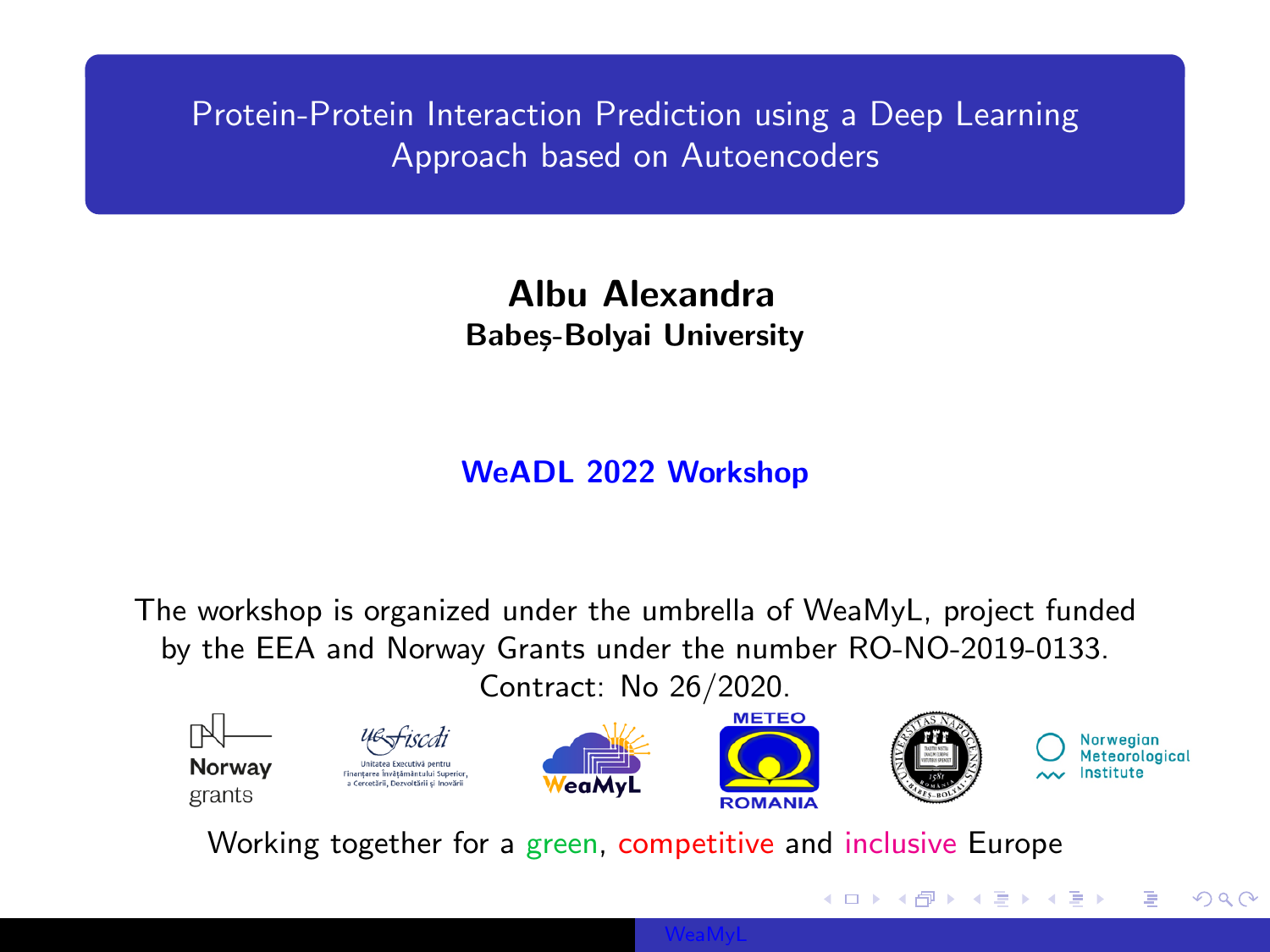#### <span id="page-1-0"></span>Autoencoders

- neural networks formed of an encoder and a decoder
- trained to reconstruct their input



Figure: Autoencoder architecture. Created using [https://alexlenail.me/NN-SVG/.](https://alexlenail.me/NN-SVG/)

つくへ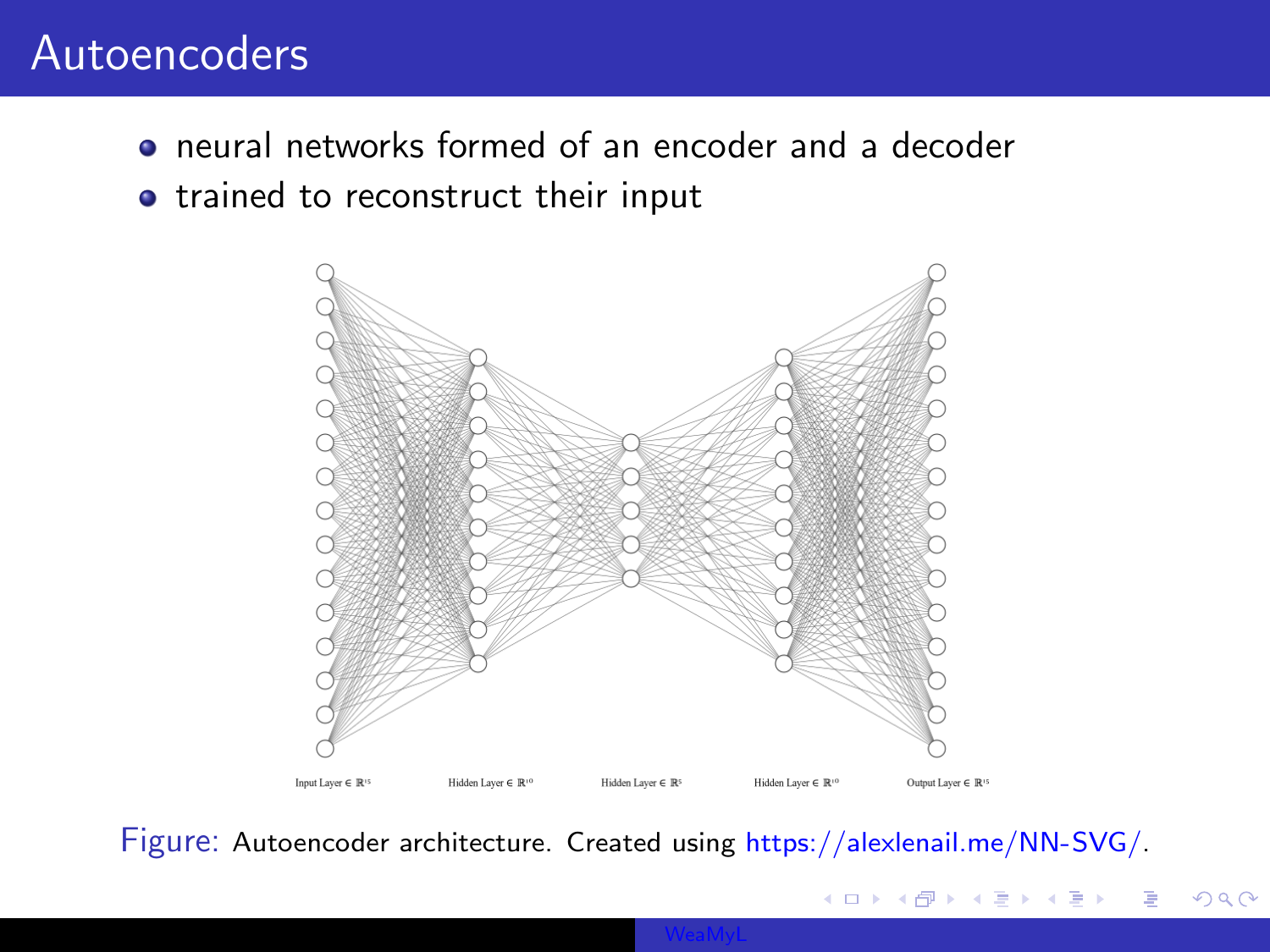#### Autoencoders

Autoencoders in classification  $\rightarrow$  three main directions

**• Feature extraction:** train a classifier on the learned autoencoder representations  $\rightarrow$  challenge: embedding is performed independently from the classification stage



つくい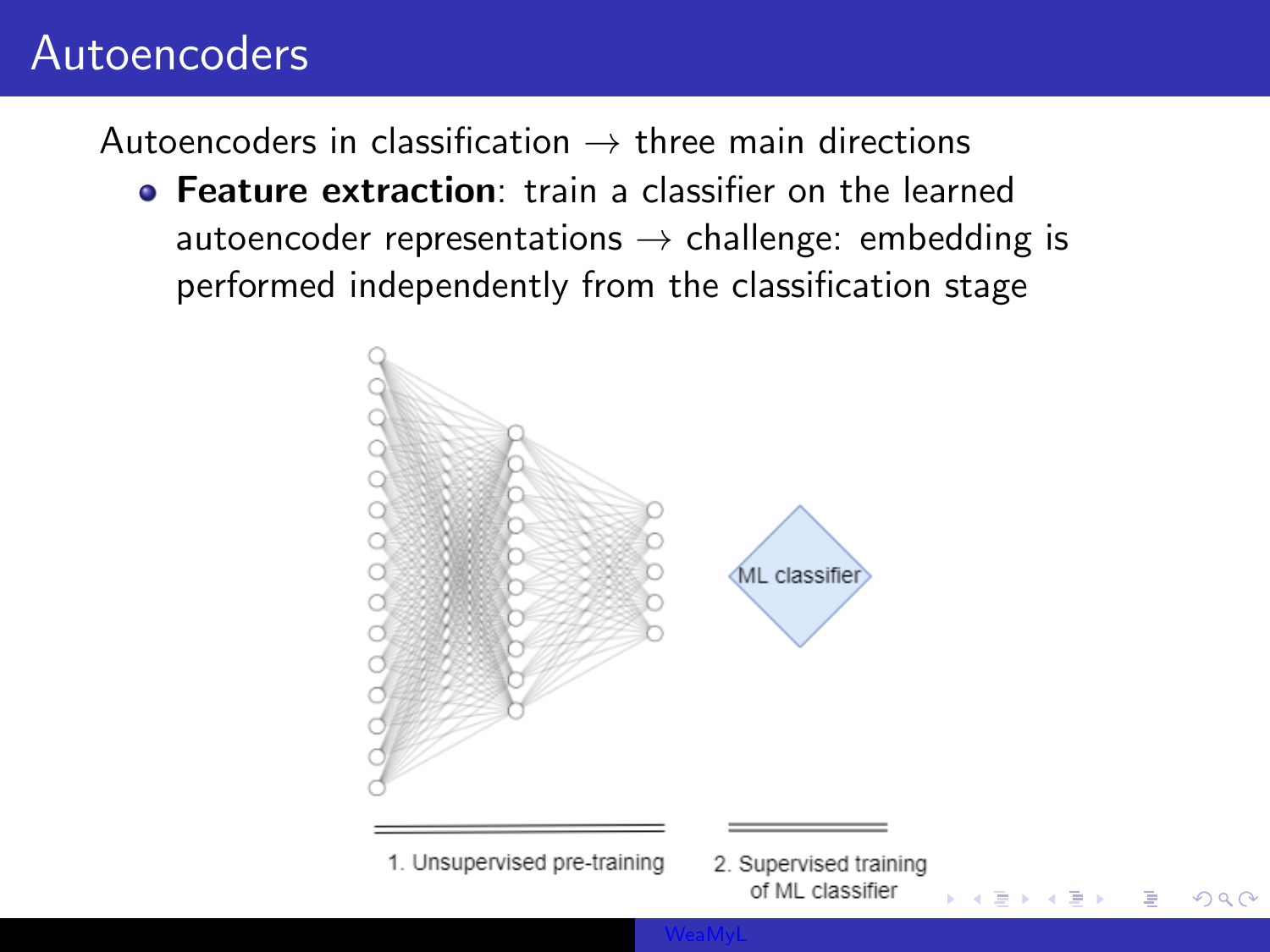#### **Autoencoders**

Autoencoders in classification  $\rightarrow$  three main directions

**• Fine-tuning:** fine-tuning the encoder weights together with a neural network classifier



2. Supervised training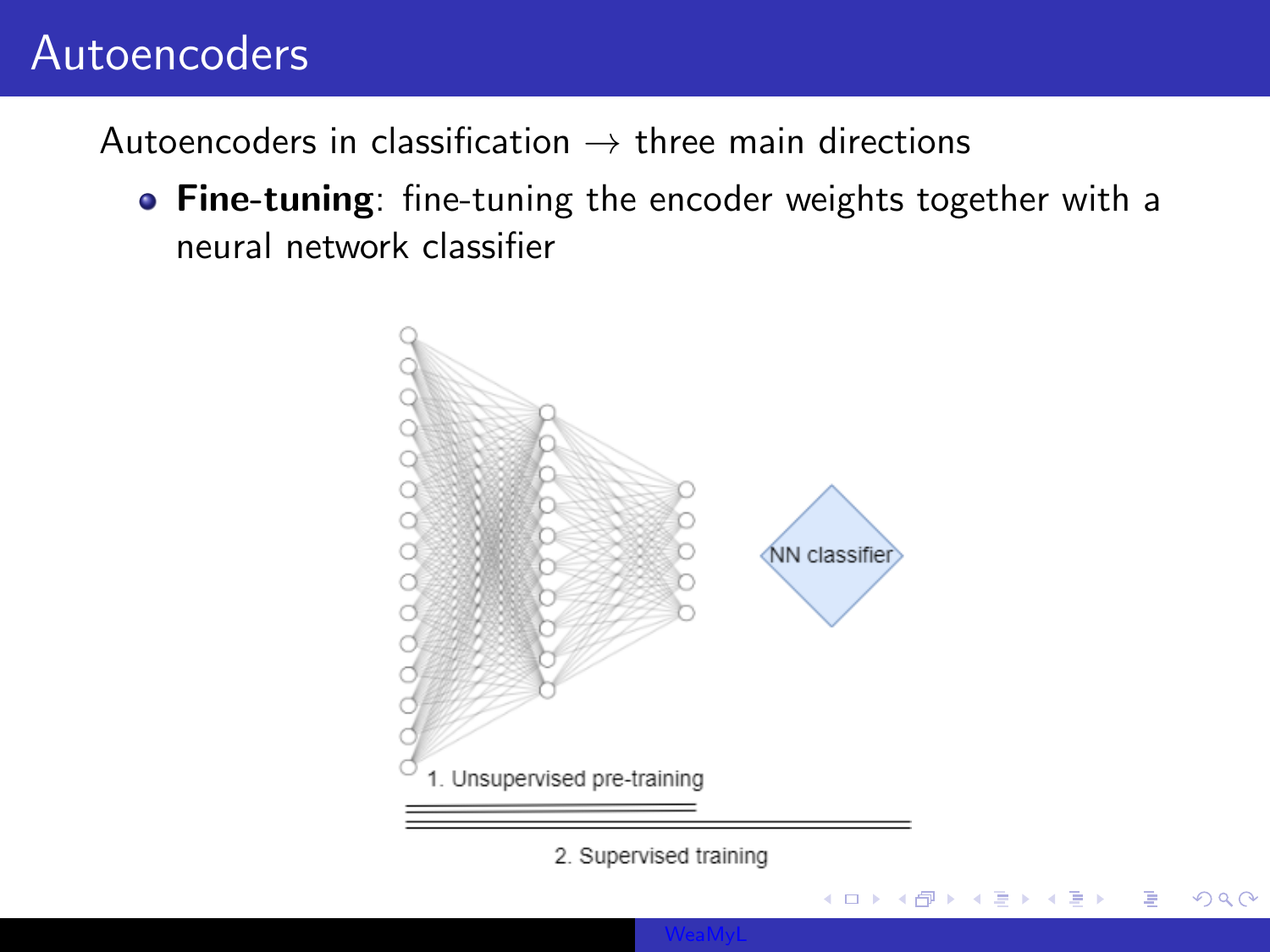<span id="page-4-0"></span>Autoencoders in classification  $\rightarrow$  three main directions

**• Anomaly detection**: train an autoencoder on the majority class, detect outliers

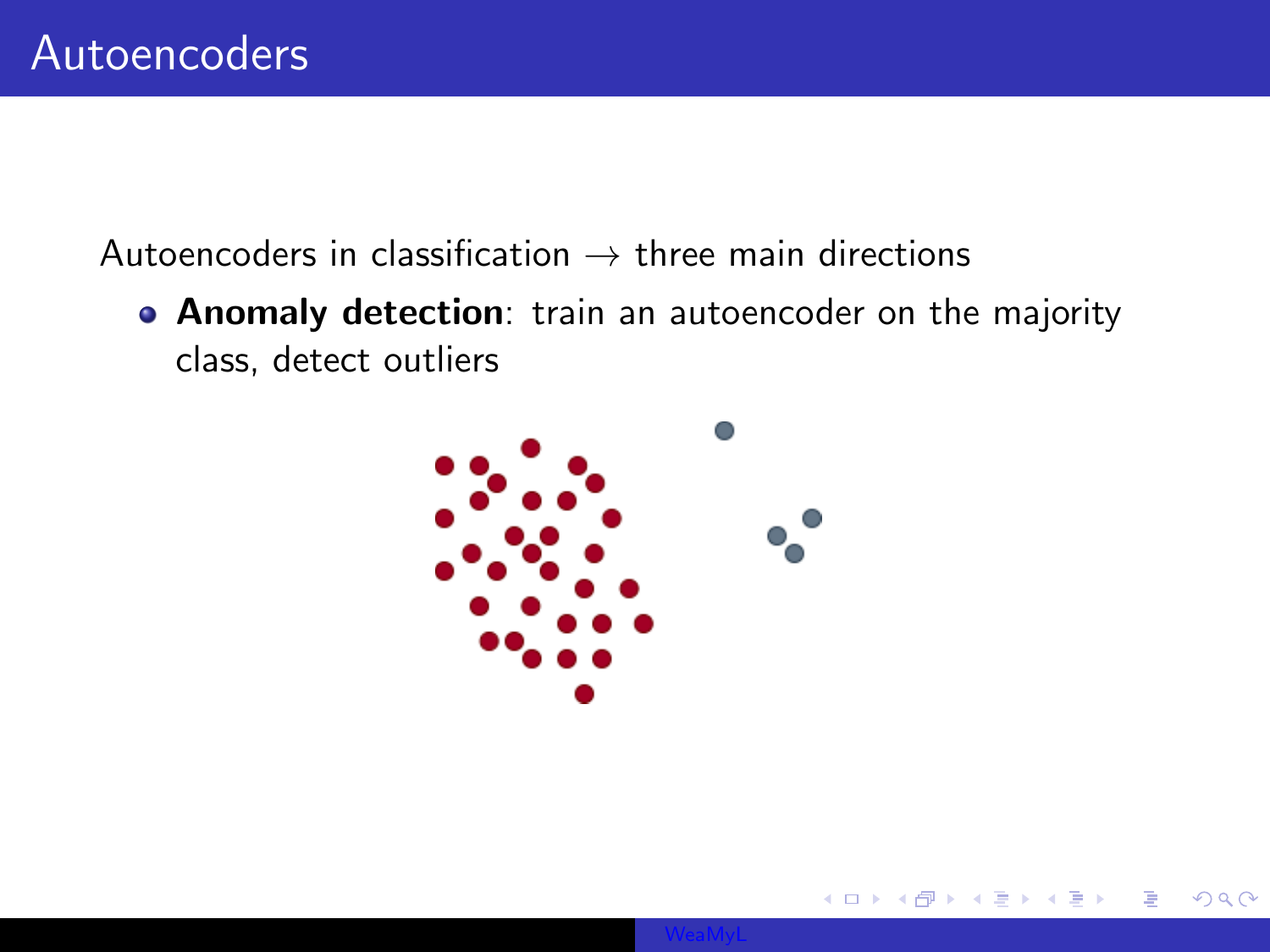## <span id="page-5-0"></span>Protein Data Analysis

- Proteins: complex macromolecules
	- important role in vital biological processes in living organisms.
- Central problem: determining protein functions



Figure: 3D view of protein 1I2U. Image obtained from the RCSB PDB<sup>1</sup> representing the protein with PDB ID 112U.

<sup>1</sup>Berman et al. 2000, The Protein Data Bank. <https://www.rcsb.org/> つくい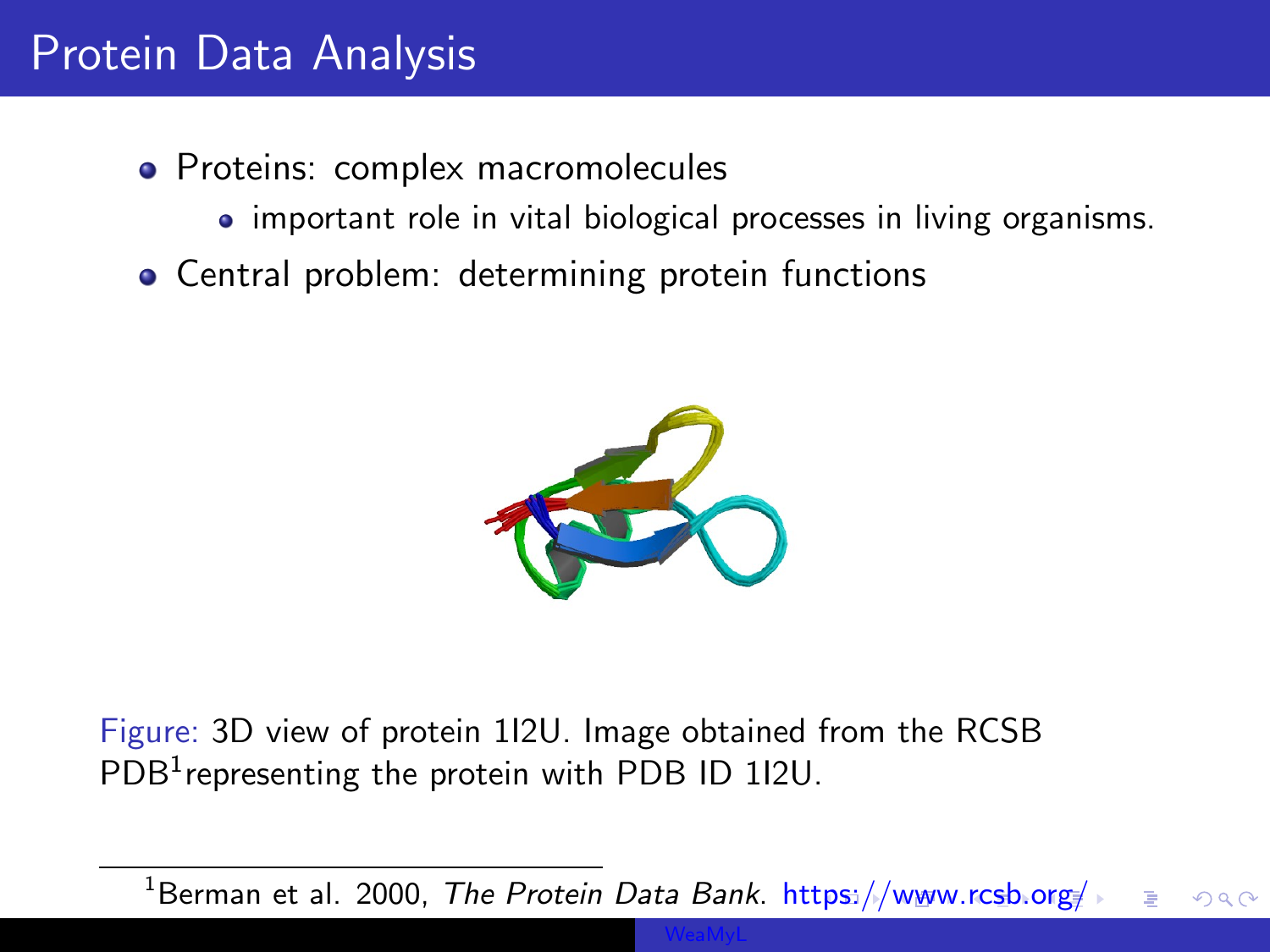- <span id="page-6-0"></span>• The majority of proteins perform their roles in complexes
- Experimental determination of PPIs expensive and prone to false positives  $\rightarrow$  computational approaches try to overcome these limitations

 $\Omega$ 

Challenges: labels are noisy, small number of known interacting pairs compared to non-interacting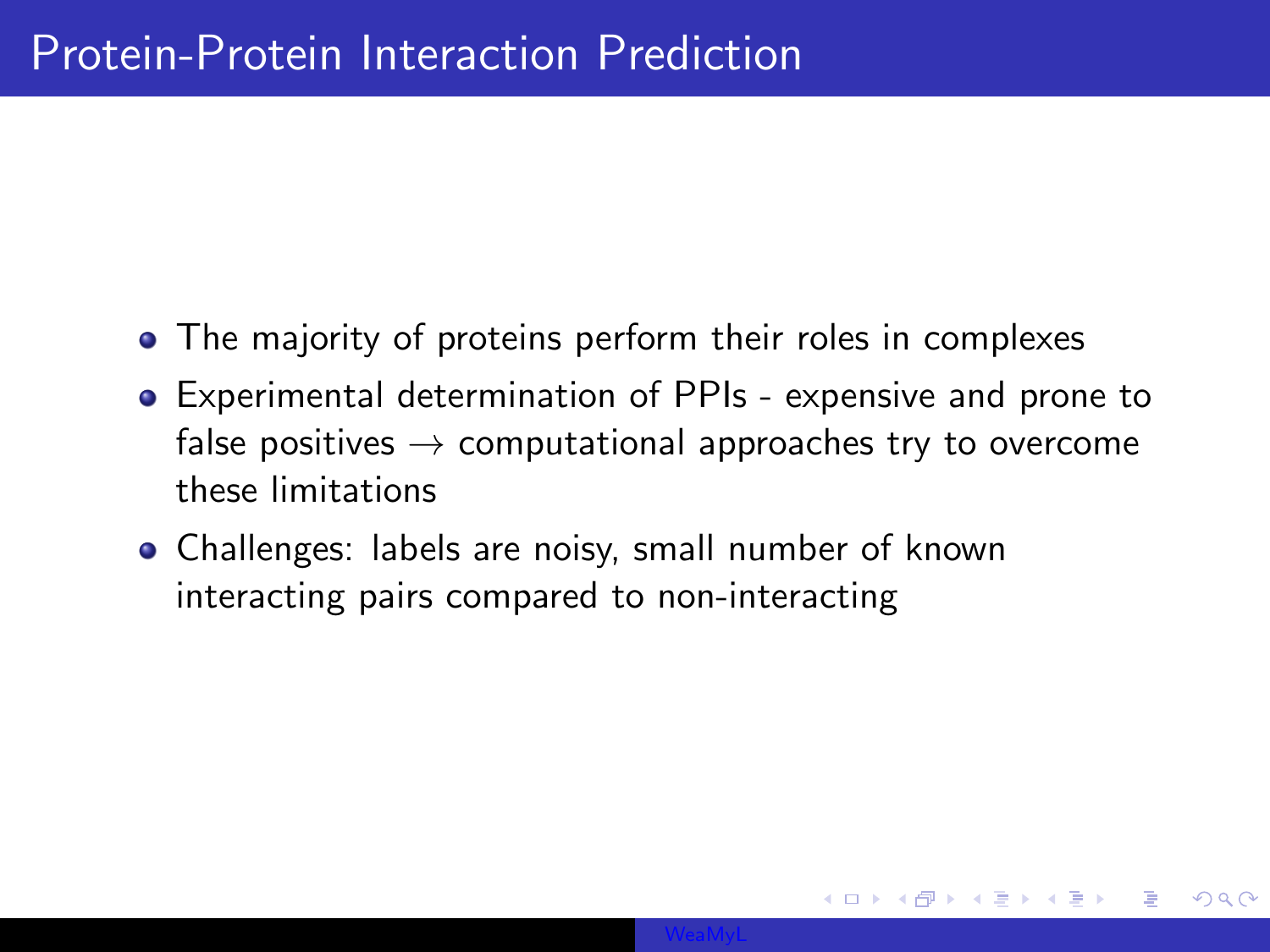# <span id="page-7-0"></span>Literature Review. Sequence-based Protein-protein Interaction Prediction

- Machine Learning methods: SVMs<sup>2</sup>, RFs<sup>3</sup>, LightGBM<sup>4</sup>
- Ensembles of machine learning classifiers<sup>5</sup>and ensembles of neural networks<sup>6</sup>

<sup>4</sup>Chen et al., 2019, Predicting protein-protein interactions through LightGBM with multi-information fusion. Chemometrics and Intelligent Laboratory Systems.

 $5$ Chen et al., 2018, Protein-protein interaction prediction using a hybrid feature representation and a stacked generalization scheme. BMC Bioinformatics.

 $^6$ Li et al., 2020, *Protein Interaction Network Reconstruction Through Ensemble* Deep Learning With Attention Mechanism. Frontiers in Bioengineering and Biotechnology.  $\triangleright$   $\prec$   $\mathsf{f} \mathsf{P}$   $\triangleright$   $\prec$   $\mathsf{F}$   $\triangleright$   $\prec$   $\mathsf{F}$   $\triangleright$ 

 $2$ Guo et al., 2008, Using support vector machine combined with auto covariance to predict protein-protein interactions from protein sequences. Nucleic acids research.

 $3$ Pan et al., 2010, Large-Scale prediction of human protein-protein interactions from amino acid sequence based on latent topic features. Journal of proteome research.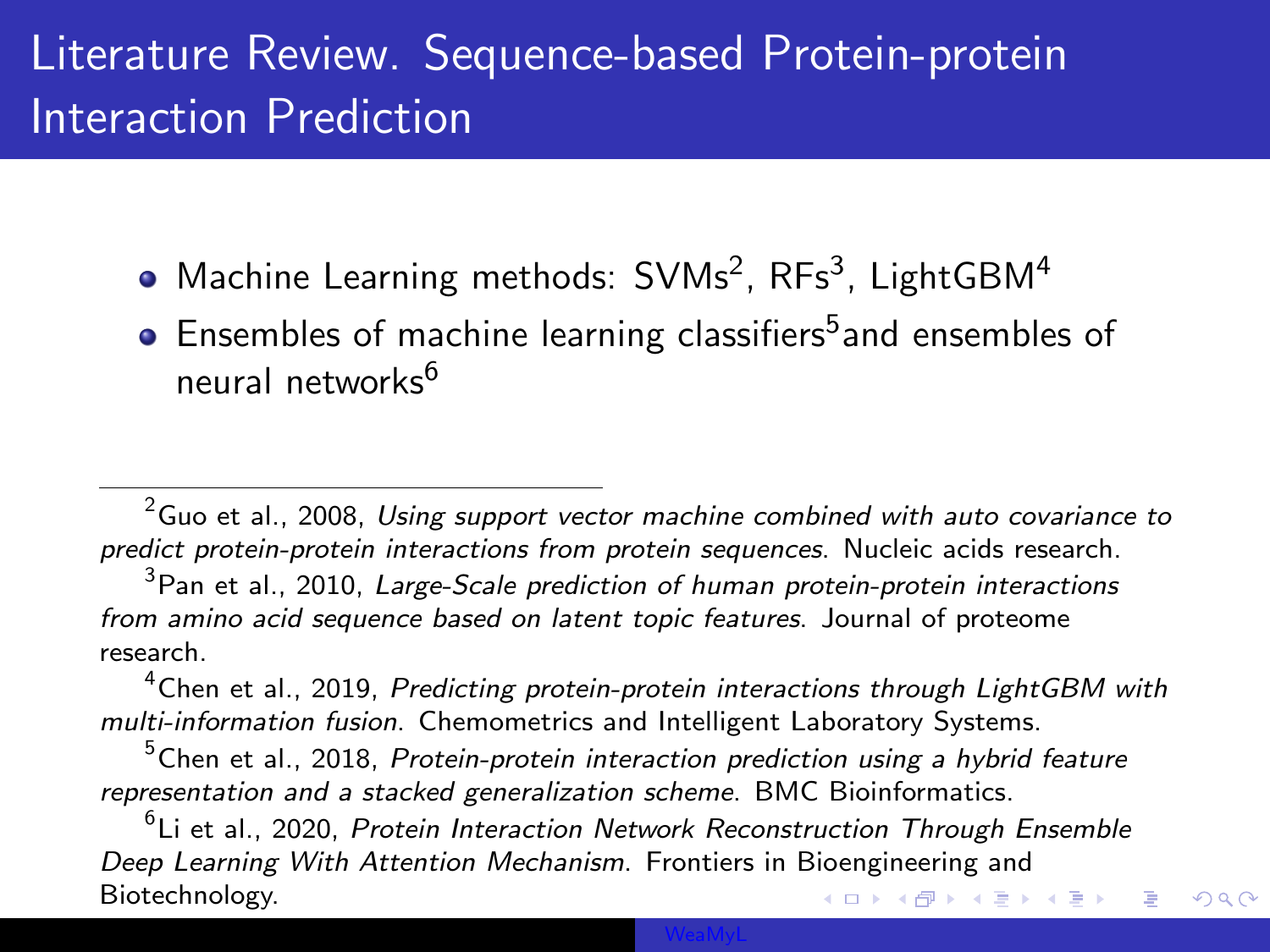# Literature Review. Sequence-based Protein-Protein Interaction Prediction

- Siamese Architectures:  $\rightarrow$  capture common charateristics of the two proteins in a pair
	- convolutional architecture<sup>7</sup>
	- $\bullet$  residual convolutional recurrent architecture<sup>8</sup>
	- Inception convolutional branch and a bidirectional GRU branch<sup>9</sup>

 $7$ Hashemifar et al., 2018, Predicting protein–protein interactions through sequence-based deep learning. Bioinformatics

 $8$ Chen et al., 2019, Multifaceted protein–protein interaction prediction based on siamese residual RCNN. BMC Bioinformatics

<sup>9</sup>Zhao et al., 2020, Conjoint feature representation of go and protein sequence for ppi prediction based on an inception rnn attention network. Molecular Therapy-Nucleic Acids 押 トメミトメミト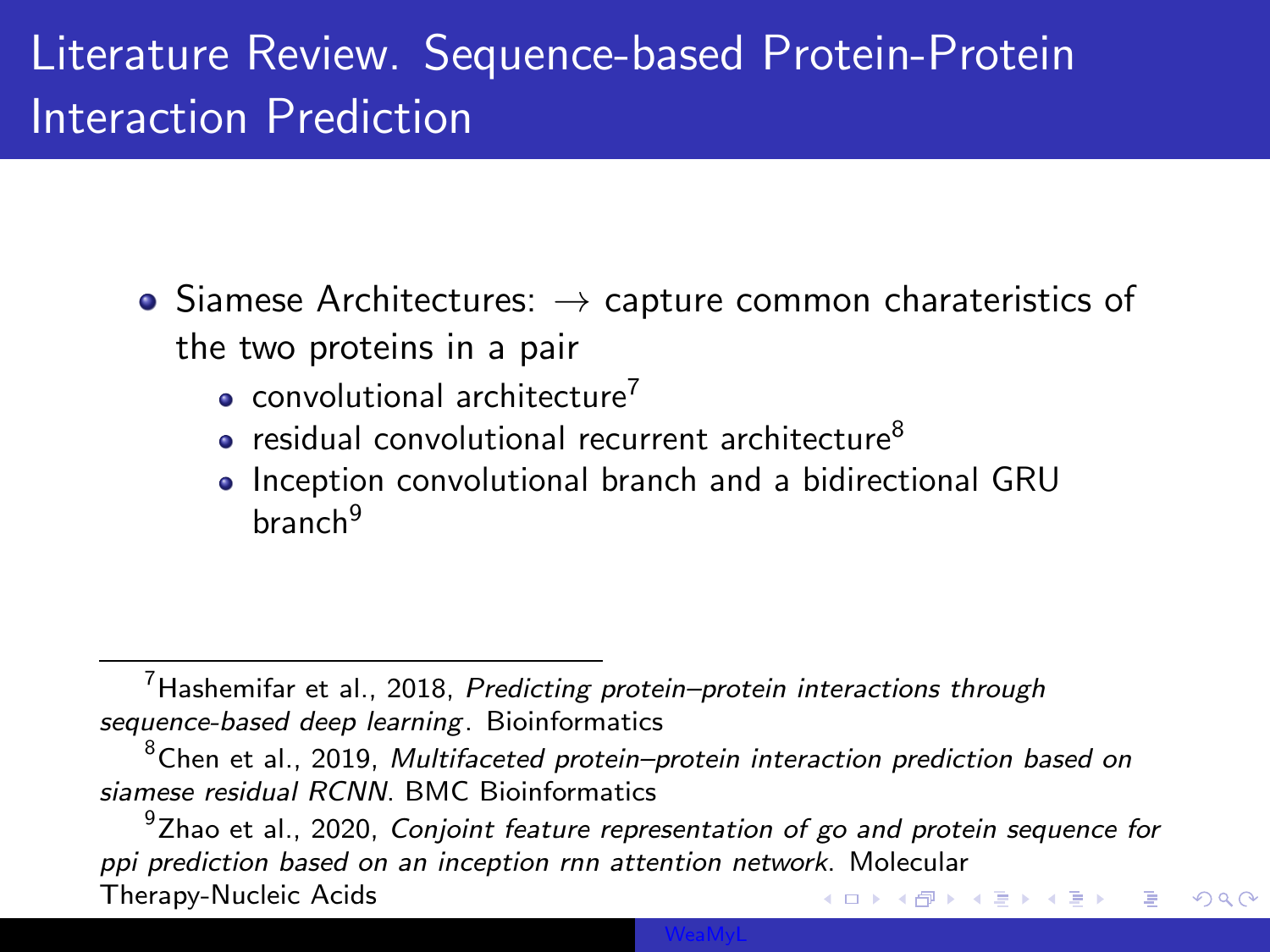# Autoencoder-based Methods in Protein-Protein Interaction Prediction

- $\bullet$  Autoencoders as feature extractors + probabilistic SVMs<sup>10,11</sup>
- $\bullet$  Autoencoder pretraining  $+$  fine-tuning neural network classifier<sup>12</sup>
- Variational graph autoencoder<sup>13</sup> $\rightarrow$  learn nodes embeddings using the neighbours in the PPI graph

 $10$ Wang et al., 2017, Predicting protein–protein interactions from protein sequences by a stacked sparse autoencoder deep neural network. Molecular BioSystems.

 $11$ Wang et al., 2018, Predicting protein interactions using a deep learning method-stacked sparse autoencoder combined with a probabilistic classification vector machine. Complexity.

 $12$ Sun et al., 2017, Sequence-based prediction of protein protein interaction using a deep-learning algorithm. BMC Bioinformatics.

 $13$ Yang et al., 2020, Graph-based prediction of protein-protein interactions with attributed signed graph embedding. BMC bioinformatics.  $\Box \rightarrow \Box \rightarrow \Box \rightarrow \Box \rightarrow \Box$  $\equiv$  $QQ$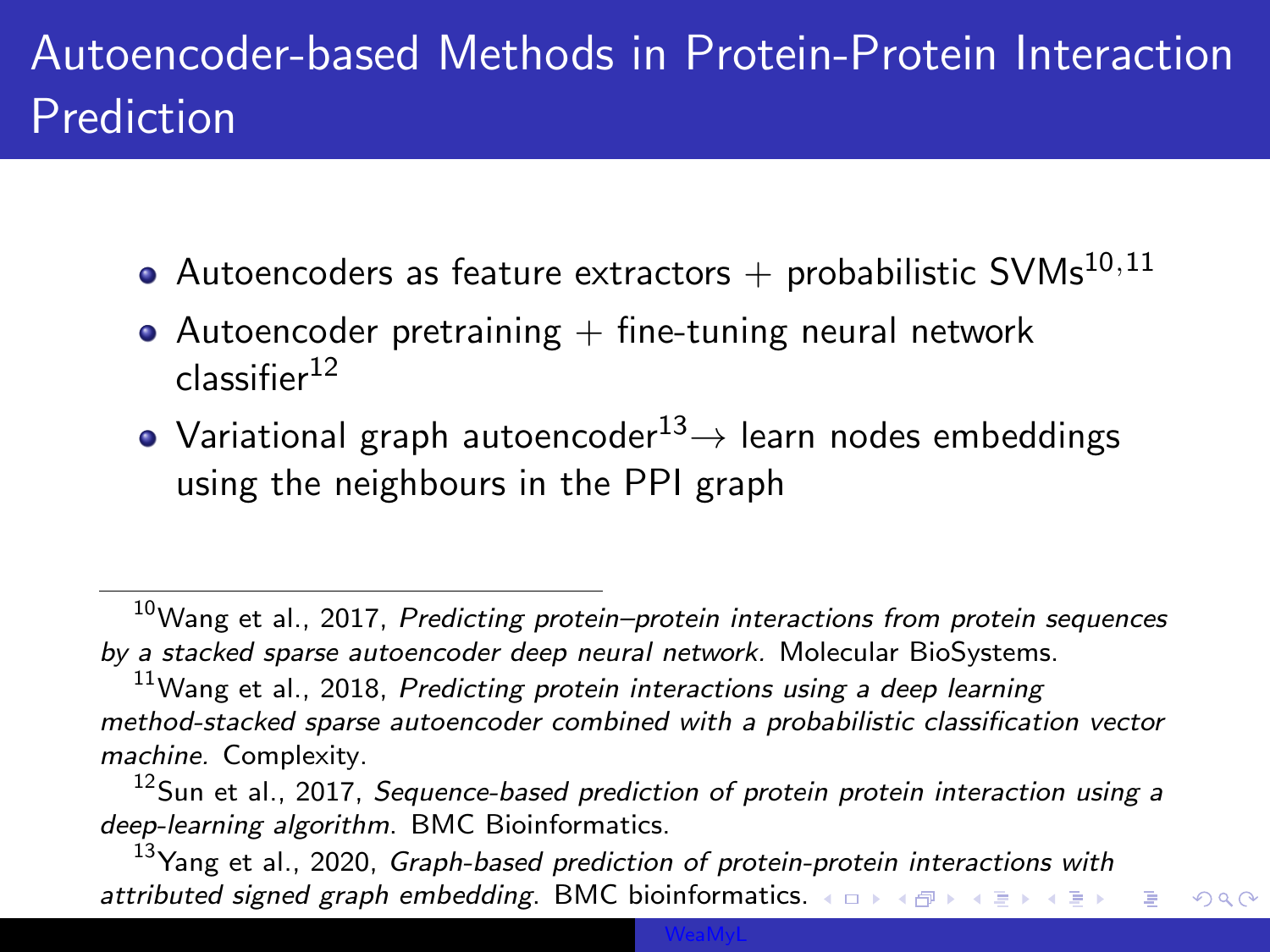Approach:

- two autoencoders trained to reconstruct instances belonging to one class
- classification stage: evaluating which of the two autoencoders is able to better reconstruct the testing data point

Czibula, G., Albu, A.I., Bocicor, M.I. and Chira, C., 2021. AutoPPI: An Ensemble of Deep Autoencoders for Protein–Protein Interaction Prediction. Entropy, 23(6), p.643.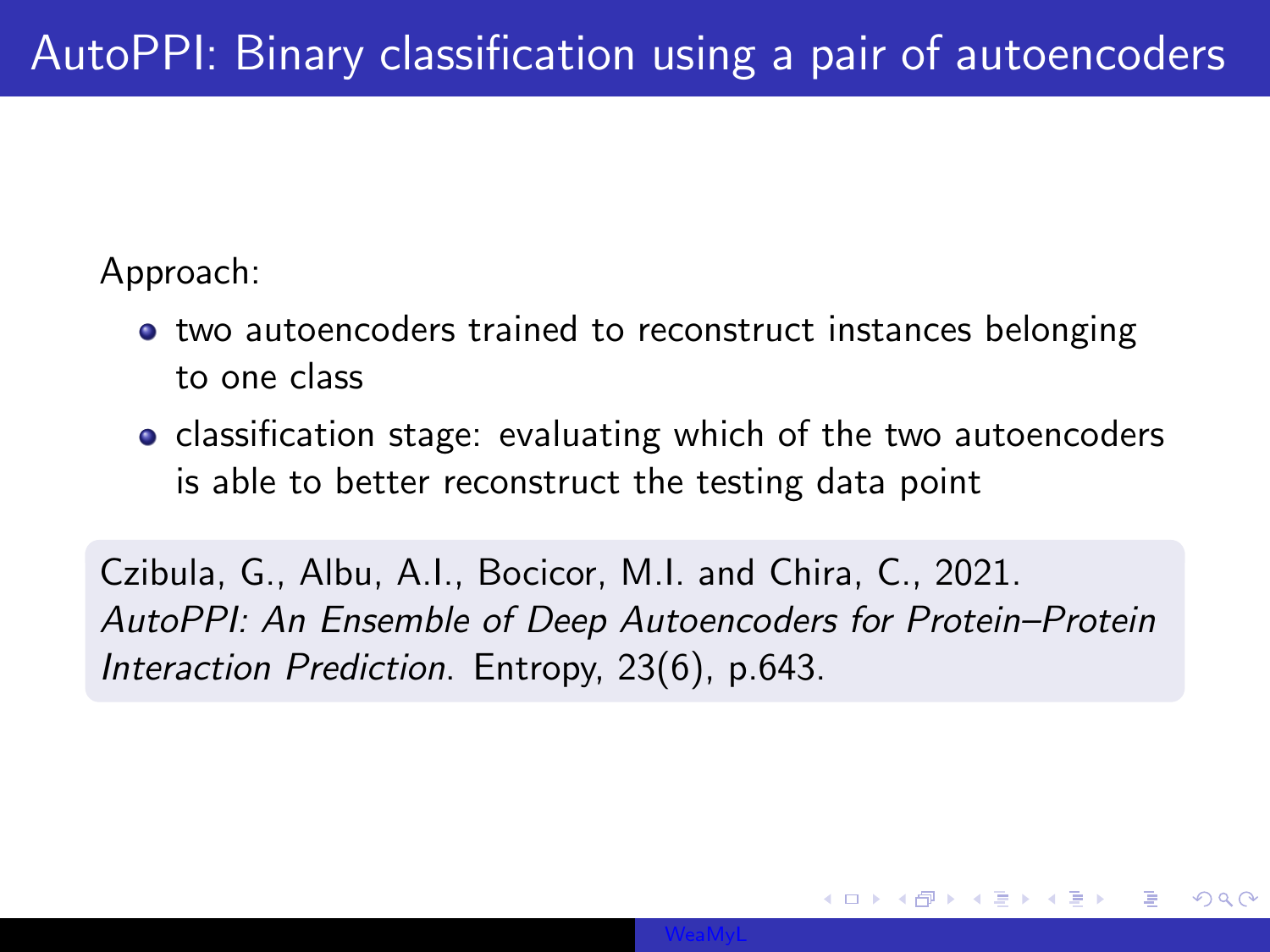## AutoPPI: Binary classification using a pair of autoencoders



メロメメ 御 メメ きょく モドー E  $299$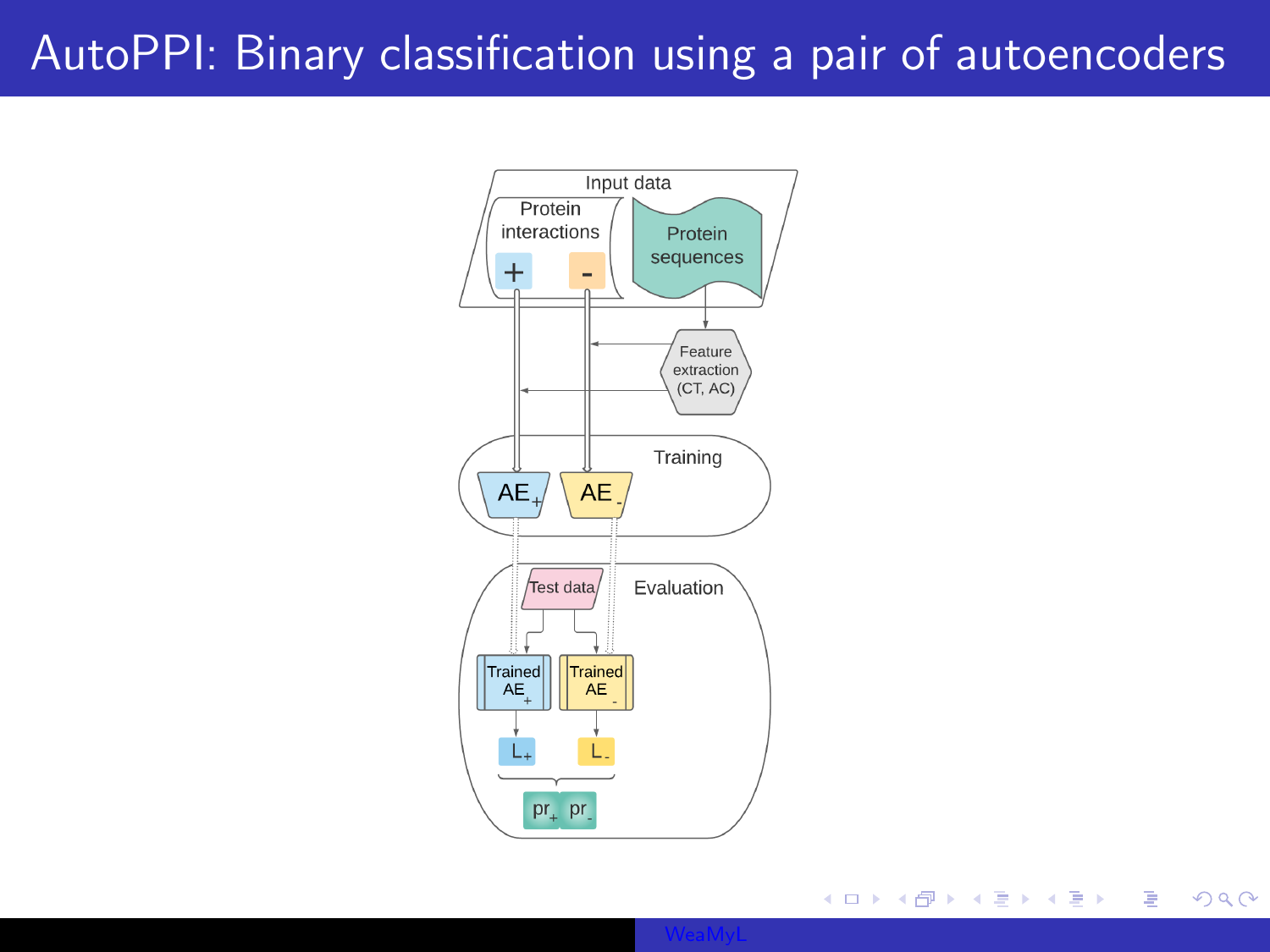## AutoPPI: Binary classification using a pair of autoencoders

• data samples: pairs of proteins  $\rightarrow$  proposed two siamese architectures



Figure: Siamese-Joint architecture.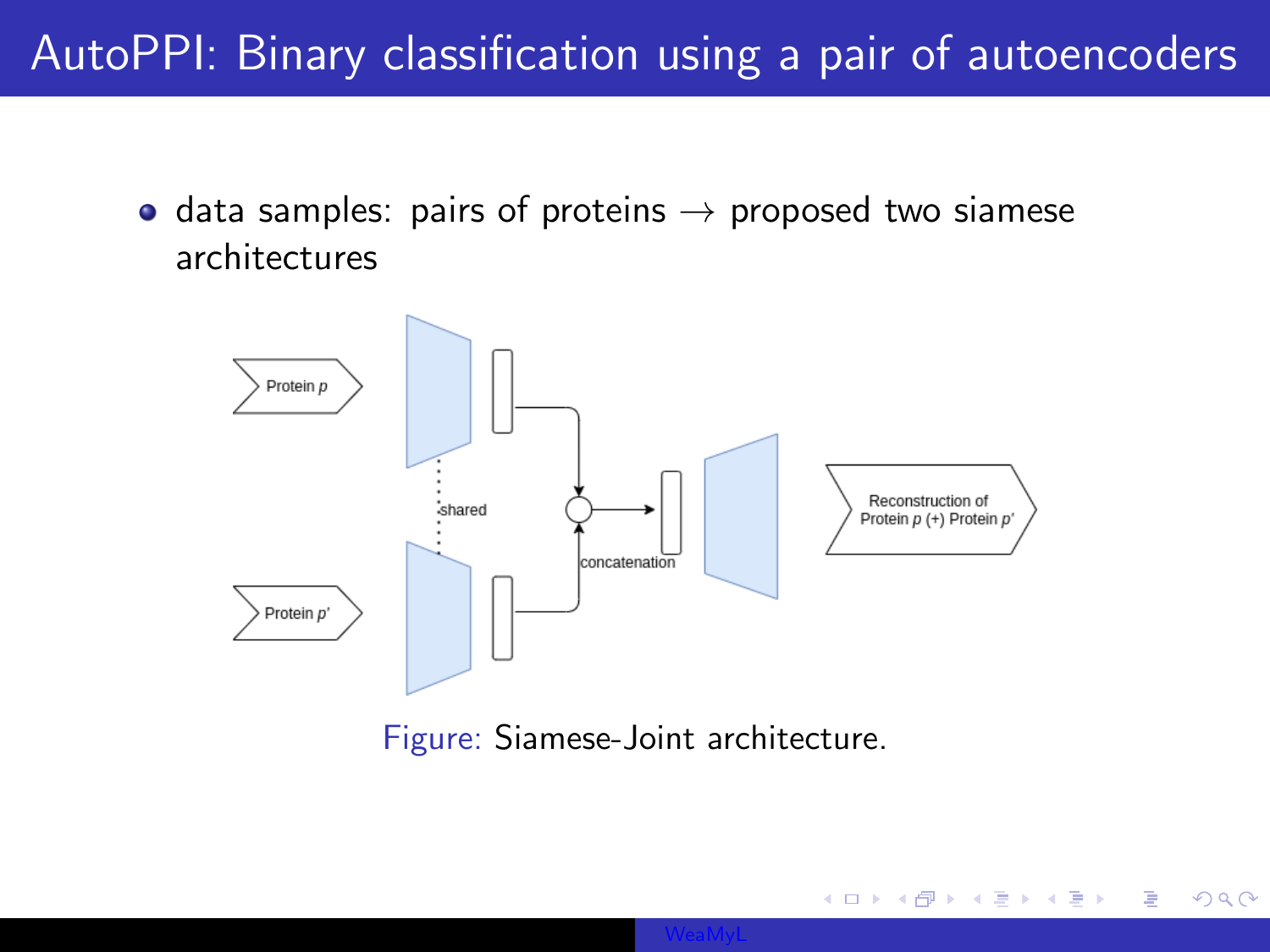# AutoPPI: Binary classification model using a pair of autoencoders

• data samples: pairs of proteins  $\rightarrow$  proposed two siamese architectures



Figure: Siamese-Siamese architecture.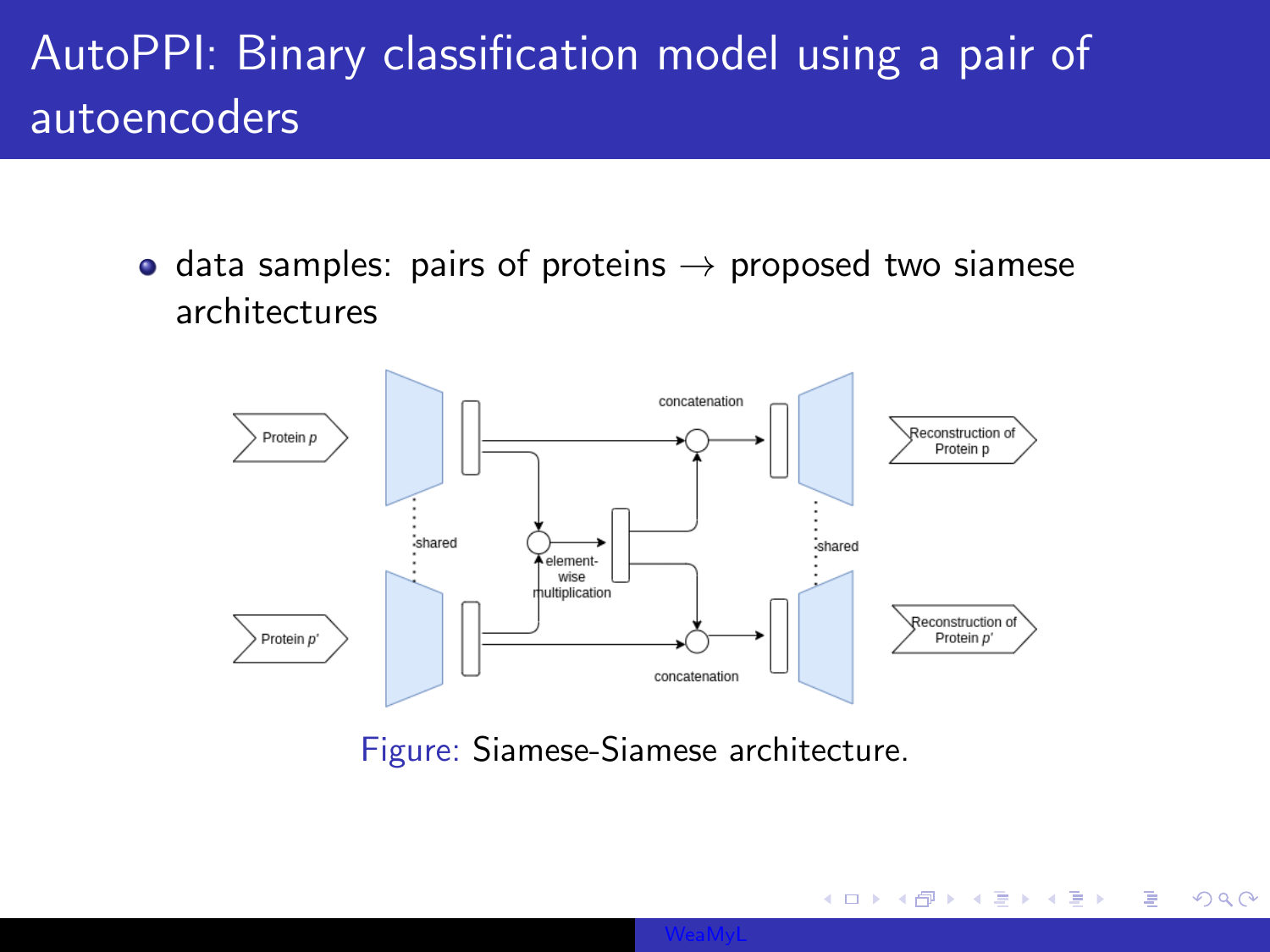baseline architecture: simple concatenation of protein features (early fusion)



Figure: Joint-Joint architecture.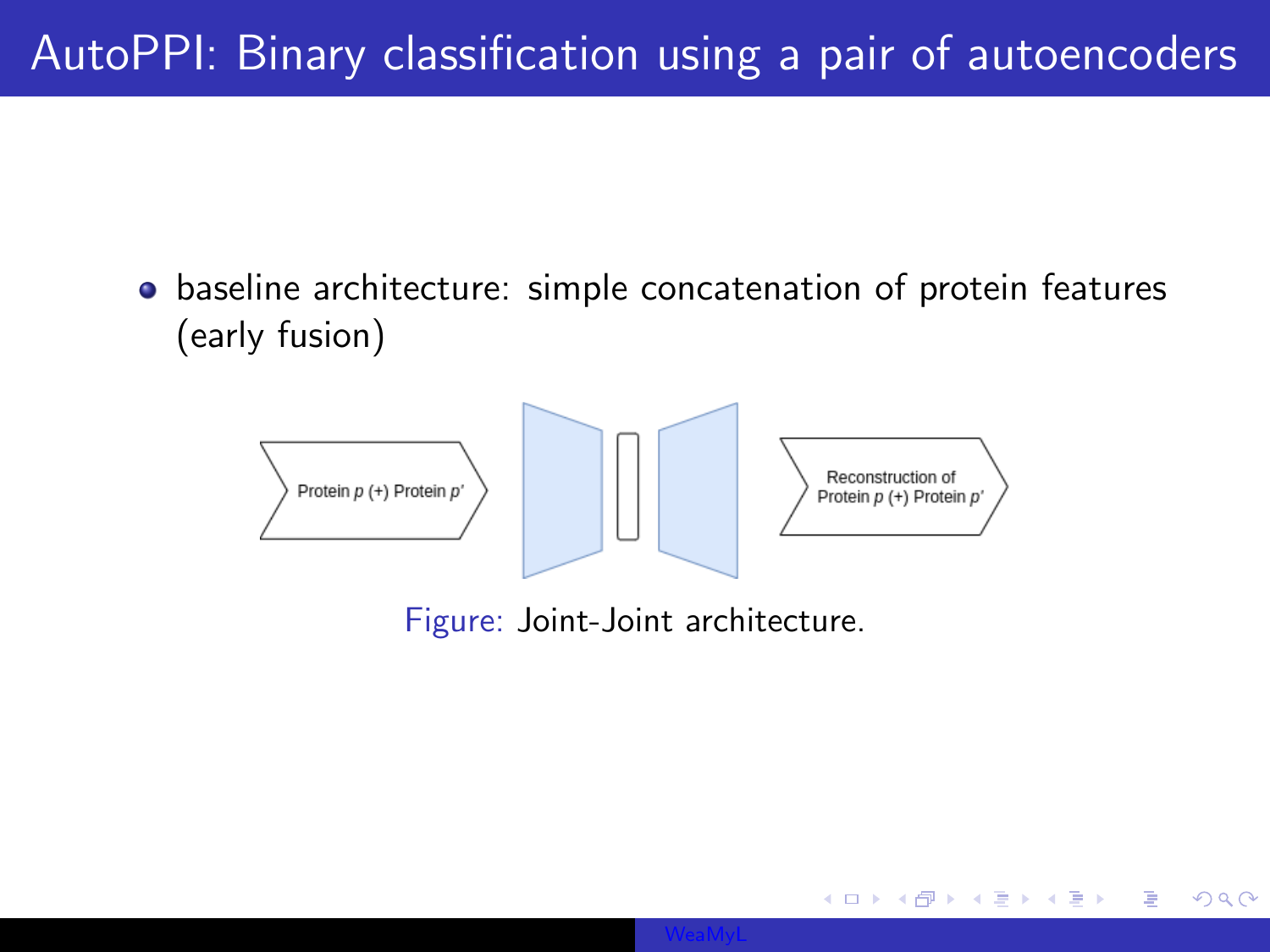#### Data representation

#### • Conjoint Triad (CT) descriptors

- group amino acids into seven classes based on their physico–chemical properties
- compute the frequencies of possible triples of amino acid classes
- Autocovariance (AC) descriptors
	- o define a *lag* variable
	- compute correlations between amino acids situated in the sequence at at most *lag* positions apart
- $\rightarrow$  combined representation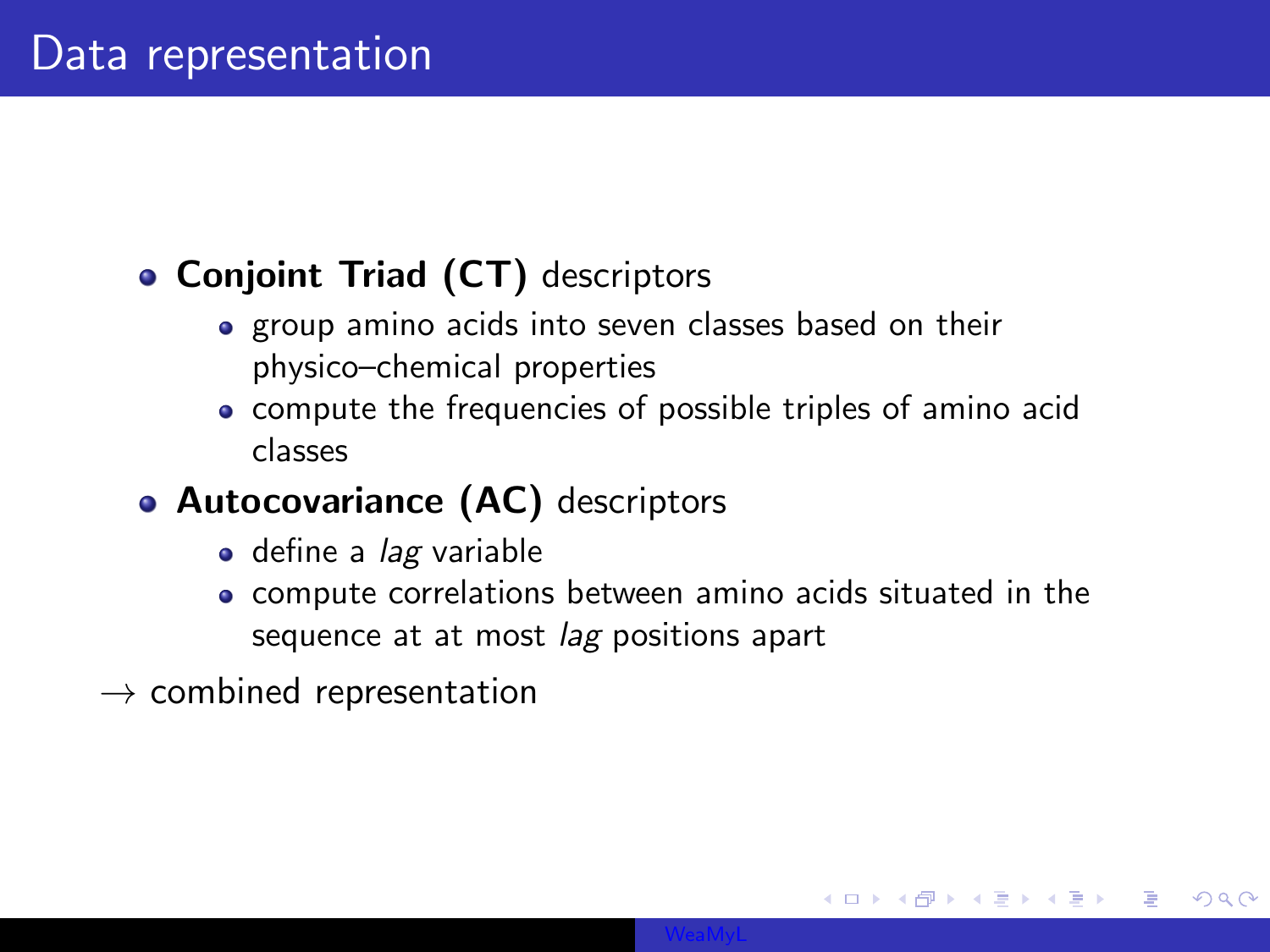#### Evaluation Methodology

 $\bullet$  k-fold cross-validation - same number of folds as the related work on that data set

つくい

Evaluation metrics:

- Accuracy
- **•** Precision
- Recall
- **•** F1-score
- Specificity
- **Area under the ROC curve**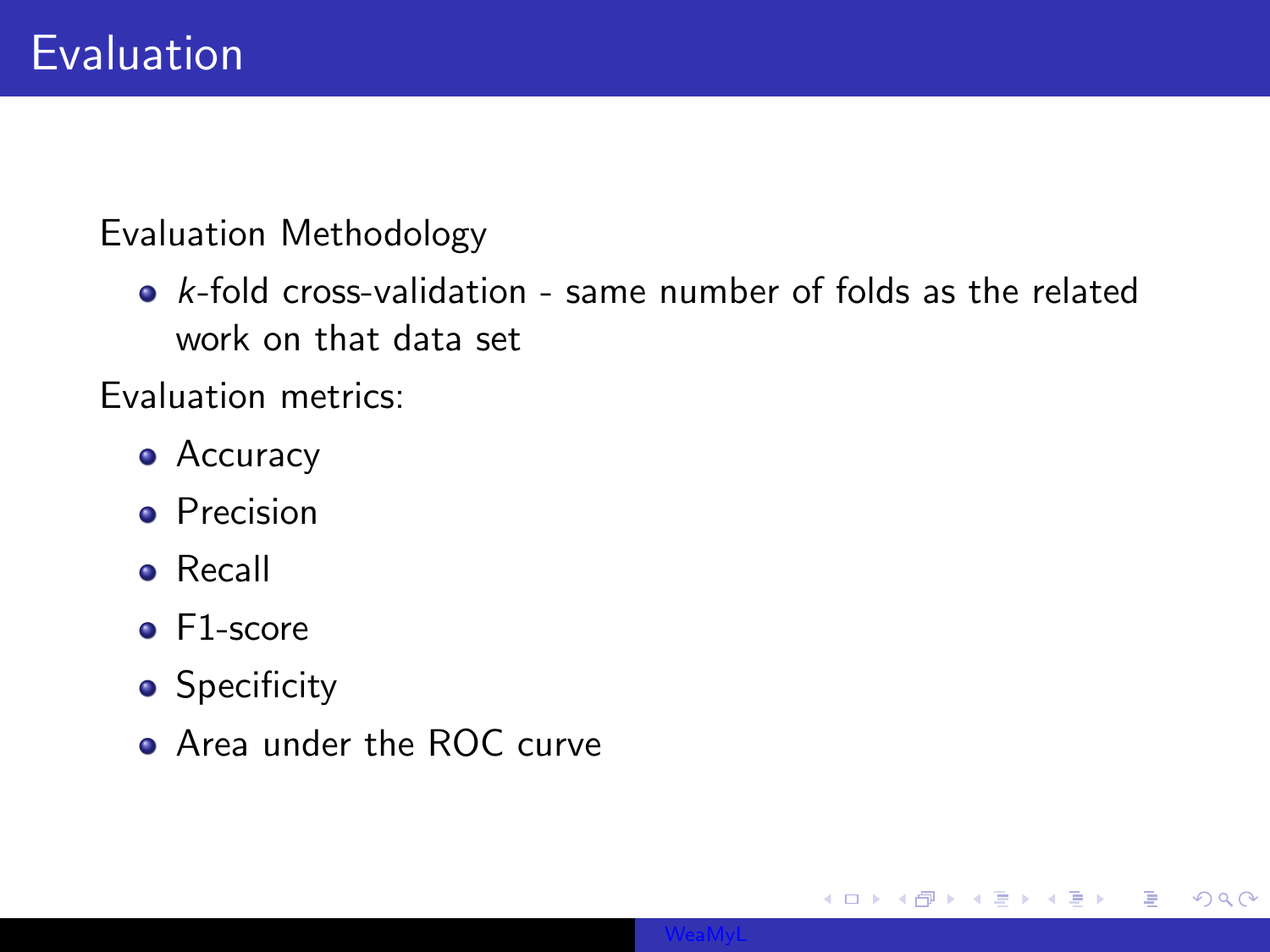- 4 public data sets: one human data set (HPRD) and three multi-species data sets
- Multi-species data sets: obtained by merging three data sets (Caenorhabditis elegans, Escherichia coli and Drosophila melanogaster) - all interactions, proteins filtered using 25% and 1% similarity thresholds

| Data set               | Number of positive | Number of negative |  |
|------------------------|--------------------|--------------------|--|
|                        | interactions       | interactions       |  |
| <b>HPRD</b>            | 36.630             | 36.480             |  |
| Multi-species          | 32.959             | 32.959             |  |
| Multi-species $<$ 0.25 | 19.458             | 15.827             |  |
| Multi-species $< 0.01$ | 10.747             | 8.065              |  |

Table: Data sets used in the experiments.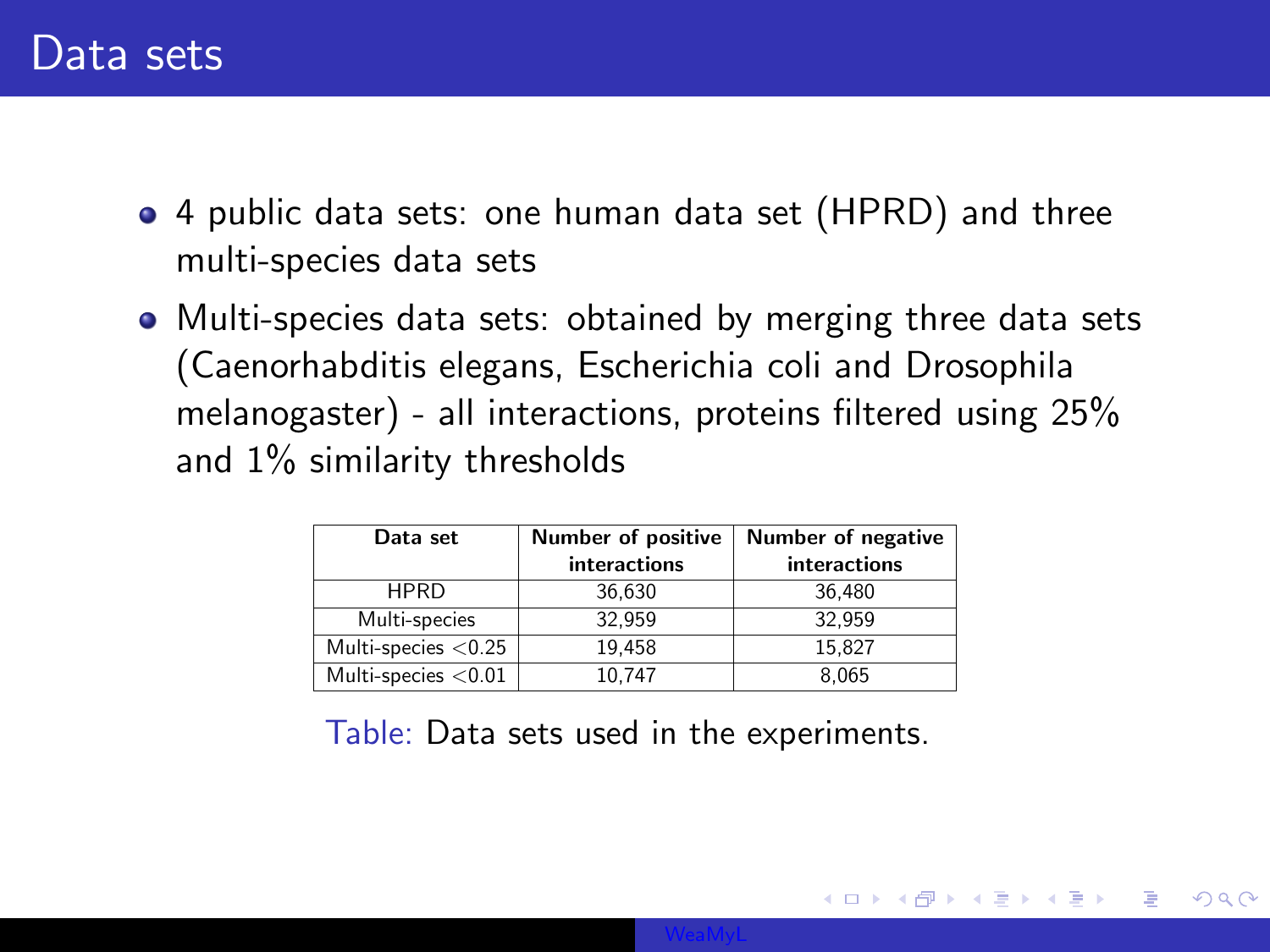| Data set                | Arch.          | Accuracy           | $F_1$ -score       | Precision          | Recall             | <b>Specificity</b> | <b>AUC</b>         |
|-------------------------|----------------|--------------------|--------------------|--------------------|--------------------|--------------------|--------------------|
| <b>HPRD</b>             |                | $0.977 + 0.0006$   | $0.977 + 0.0007$   | $0.986 + 0.0009$   | $0.968 + 0.001$    | $0.986 + 0.0009$   | $0.977 + 0.0006$   |
|                         | $\mathfrak{D}$ | $0.979 + 0.0007$   | $0.979 + 0.0007$   | $0.973 + 0.0015$   | $0.985 \pm 0.009$  | $0.973 + 0.0015$   | $0.979 \pm 0.0007$ |
|                         | 3              | $0.96 \pm 0.0014$  | $0.959 \pm 0.0015$ | $0.992 \pm 0.006$  | $0.928 \pm 0.0024$ | $0.992 \pm 0.006$  | $0.960 \pm 0.0014$ |
| Multi-species           |                | $0.97 + 0.0007$    | $0.969 + 0.0006$   | $0.995 + 0.0007$   | $0.944 + 0.0015$   | $0.995 + 0.0006$   | $0.97 \pm 0.0005$  |
|                         | $\mathcal{P}$  | $0.969 + 0.0008$   | $0.97 + 0.0009$    | $0.965 + 0.0028$   | $0.974 \pm 0.002$  | $0.964 + 0.0025$   | $0.97 \pm 0.008$   |
|                         | 3              | $0.982 \pm 0.0008$ | $0.982 \pm 0.0008$ | $1 \pm 0$          | $0.964 \pm 0.0016$ | $1 \pm 0$          | $0.982 \pm 0.008$  |
| Multi-species<br>< 0.25 |                | $0.973 \pm 0.0011$ | $0.975 + 0.0009$   | $0.995 + 0.0011$   | $0.956 + 0.0017$   | $0.995 + 0.0012$   | $0.975 + 0.001$    |
|                         | $\mathfrak{p}$ | $0.976 + 0.0007$   | $0.978 + 0.0008$   | $0.974 \pm 0.0011$ | $0.983 \pm 0.0008$ | $0.968 \pm 0.0013$ | $0.975 \pm 0.0008$ |
|                         | 3              | $0.983 \pm 0.0015$ | $0.984 \pm 0.0014$ | $1 \pm 0$          | $0.969 \pm 0.0027$ | $1 \pm 0$          | $0.985 \pm 0.0013$ |
| Multi-species<br>< 0.01 |                | $0.972 + 0.0023$   | $0.975 + 0.0019$   | $0.993 \pm 0.001$  | $0.958 \pm 0.0035$ | $0.991 \pm 0.0015$ | $0.975 + 0.002$    |
|                         | $\mathfrak{p}$ | $0.978 + 0.0015$   | $0.981 \pm 0.0013$ | $0.975 \pm 0.0024$ | $0.987 + 0.0027$   | $0.966 \pm 0.0031$ | $0.976 \pm 0.0015$ |
|                         | 3              | $0.981 \pm 0.0016$ | $0.983 \pm 0.0014$ | $1 \pm 0$          | $0.966 \pm 0.0027$ | $1 \pm 0$          | $0.983 \pm 0.0014$ |

Table: Experimental results. 95% CIs are used for the results. 1 - denotes the Joint-Joint architecture, 2 - the Siamese-Joint architecture, 3 - the Siamese-Siamese architecture

**O** On each data set one of the siamese architectures provides the best results: Siamese-Joint architecture on HPRD and the Siamese-Siamese for the multi-species data sets

E

 $QQ$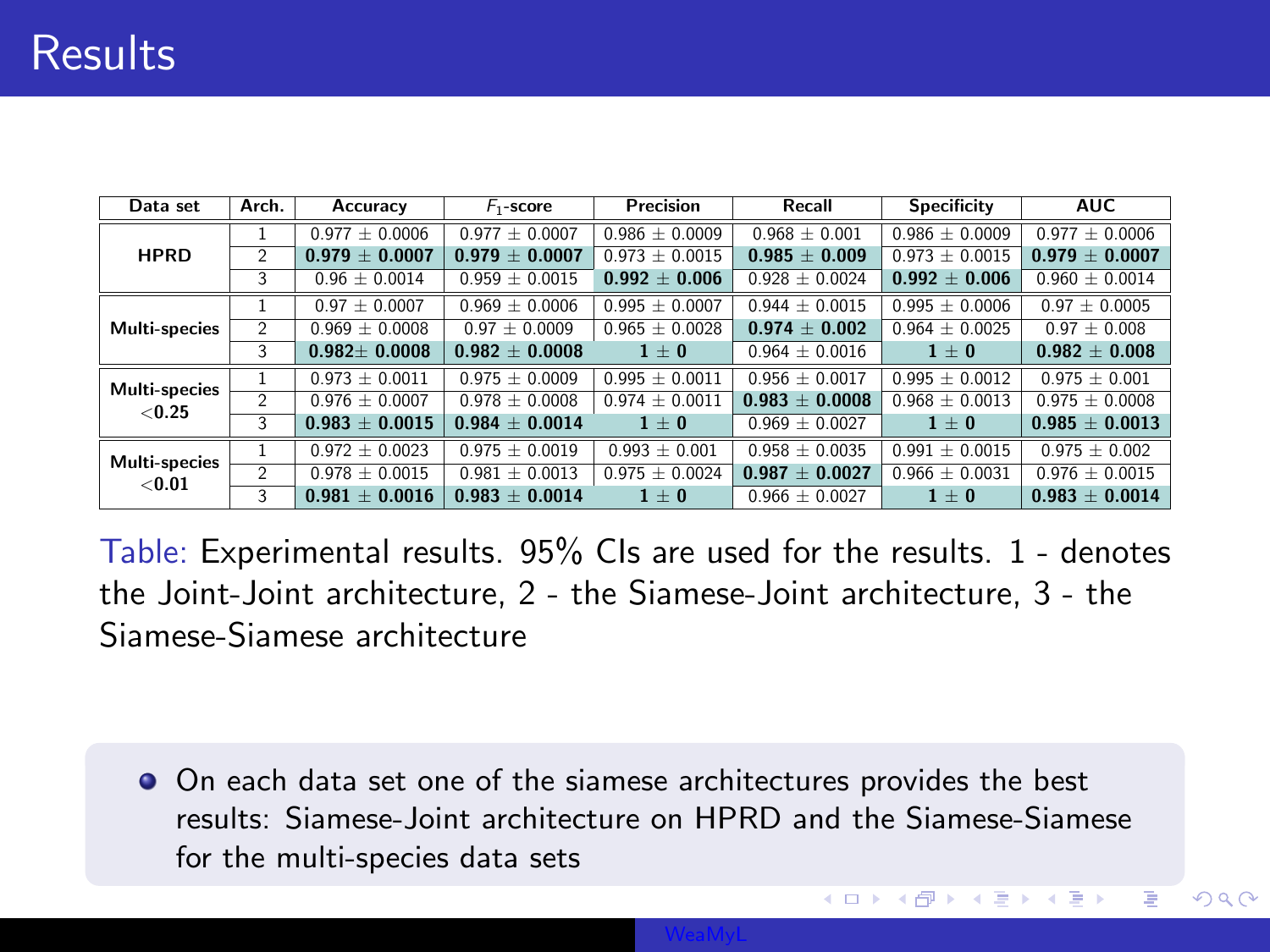#### Results. Comparison with related work

| Method                                                       | Accuracy            | F1                  |
|--------------------------------------------------------------|---------------------|---------------------|
| <b>AutoPPI</b>                                               | $0.979 \pm 0.0007$  | $0.979 \pm 0.0007$  |
| SAE (Sun et al., 2017)                                       | 0.9719              |                     |
| PIPR (Chen et al., 2019)                                     | 0.9811              | 0.9803              |
| LDA-RF (Pan et al., 2010)                                    | $0.979 \pm 0.005$   |                     |
| CT-SVM (Shen et al., 2007) reported by Sun et al., 2017      | 0.83                | ۰                   |
| AC-SVM (Guo et al., 2010) reported by Sun et al., 2017       | 0.9037              |                     |
| Parallel SVM (You et al., 2014) reported by Sun et al., 2017 | 0.9200-0.9740       | ۰                   |
| ELM (You et al., 2014) reported by Sun et al., 2017          | 0.8480              | 0.8477              |
| CS-SVM (Zhang et al., 2011)                                  | 0.941               | 0.937               |
| SVM (Nanni et al., 2013)                                     | 0.942               |                     |
| DNN (Gui et al., 2020)                                       | $0.9443 \pm 0.0036$ |                     |
| DNN-PPI (Gui et al., 2019)                                   | $0.9726 \pm 0.0018$ |                     |
| DNN-CTAC (Wang et al., 2019)                                 | 0.9837              |                     |
| S-VGAE (Yang et al., 2020)                                   | $0.9915 \pm 0.0011$ | $0.9915 \pm 0.0012$ |

Table: Comparison between our method and related work on the HPRD data set.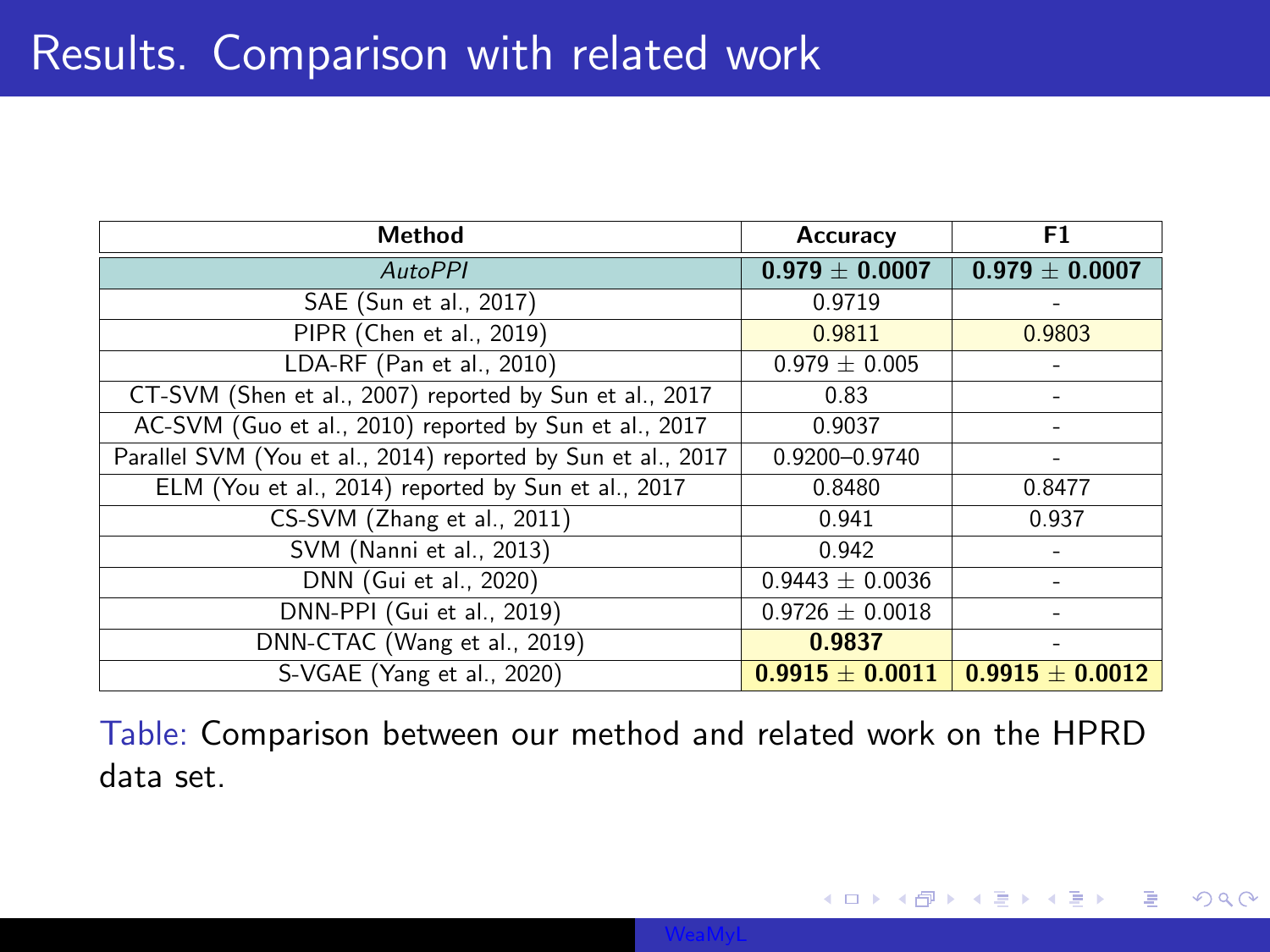| Data set      | <b>Method</b>            | <b>Accuracy</b>     | F1                  |  |
|---------------|--------------------------|---------------------|---------------------|--|
| Multi-species | <b>AutoPPI</b>           | $0.9821 \pm 0.0008$ | $0.9818 \pm 0.0008$ |  |
|               | PIPR (Chen et al., 2019) | 0.9819              | 0.9817              |  |
| Multi-species | <b>AutoPPI</b>           | $0.9829 \pm 0.0015$ | $0.9842 \pm 0.0014$ |  |
| < 0.25        | PIPR (Chen et al., 2019) | 0.9791              | 0.9808              |  |
| Multi-species | <b>AutoPPI</b>           | $0.9808 \pm 0.0016$ | $0.9829 \pm 0.0014$ |  |
| < 0.01        | PIPR (Chen et al., 2019) | 0.9751              | 0.9780              |  |

Table: Comparison between our method and related work on the Multi-species data sets.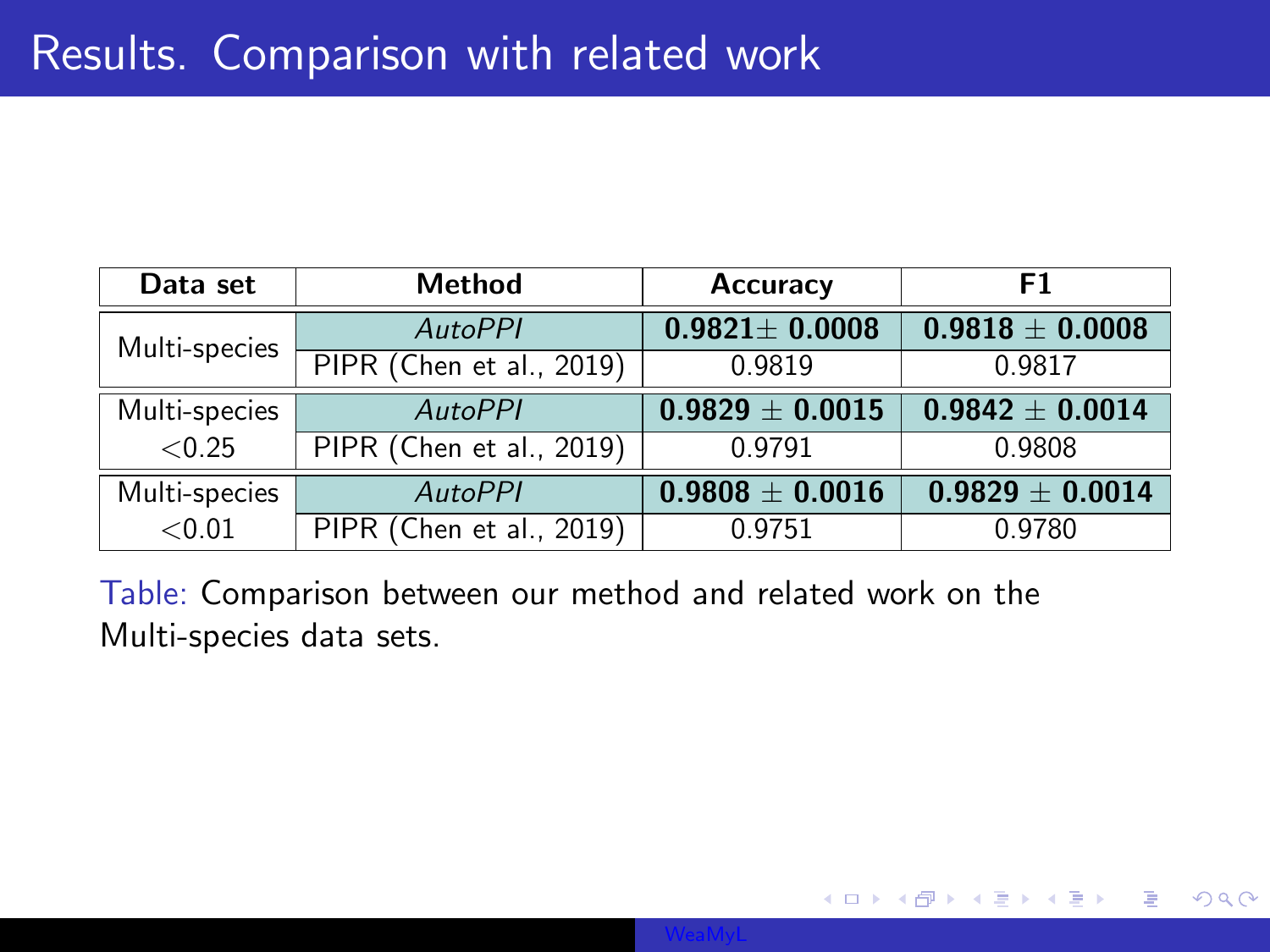## Conclusions and future directions of research

- Introduced a procedure for binary classification of protein–protein interactions
- Proposed two new siamese architectures for the autoencoders
- Evaluated our approach on four data sets including proteins from different species

つくい

• Our approach surpassed the majority of related work approaches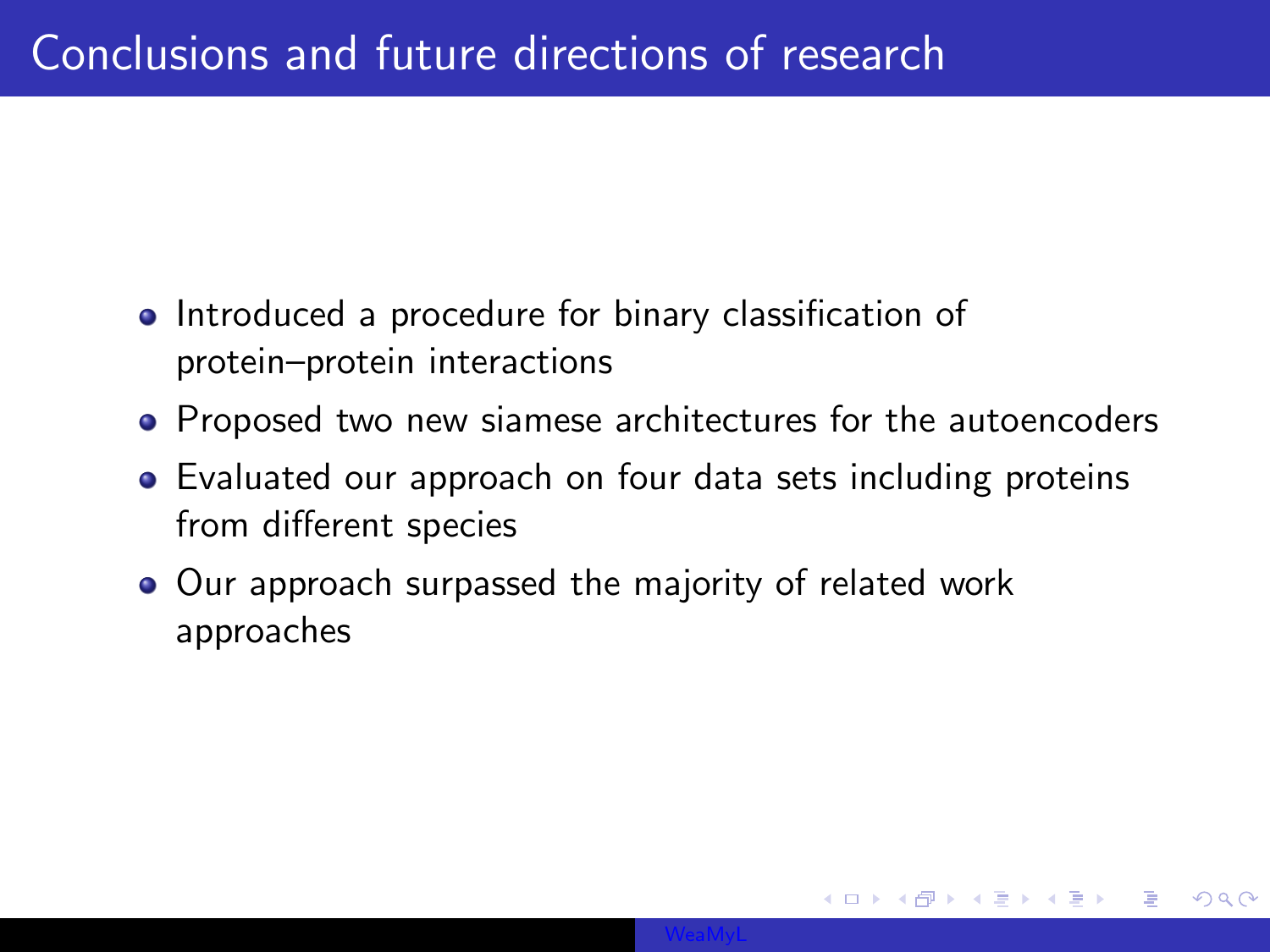Challenge: Random sampling: does not take into consideration whether the testing proteins are included in the training set  $\rightarrow$ drop in performance when testing on unseen proteins $14,15$ 

Future directions:

- Improve generalization
- **•** Improve performance on imbalanced data sets
- Provide interpretablity

<sup>&</sup>lt;sup>14</sup> Dunham and Ganapathiraju, Benchmark Evaluation of Protein-Protein Interaction Prediction Algorithms., Molecules, 2022.

 $15$ Park and Marcotte, Flaws in evaluation schemes for pair-input computational predictions., Nature methods, 2012. 医阿里氏阿里氏征